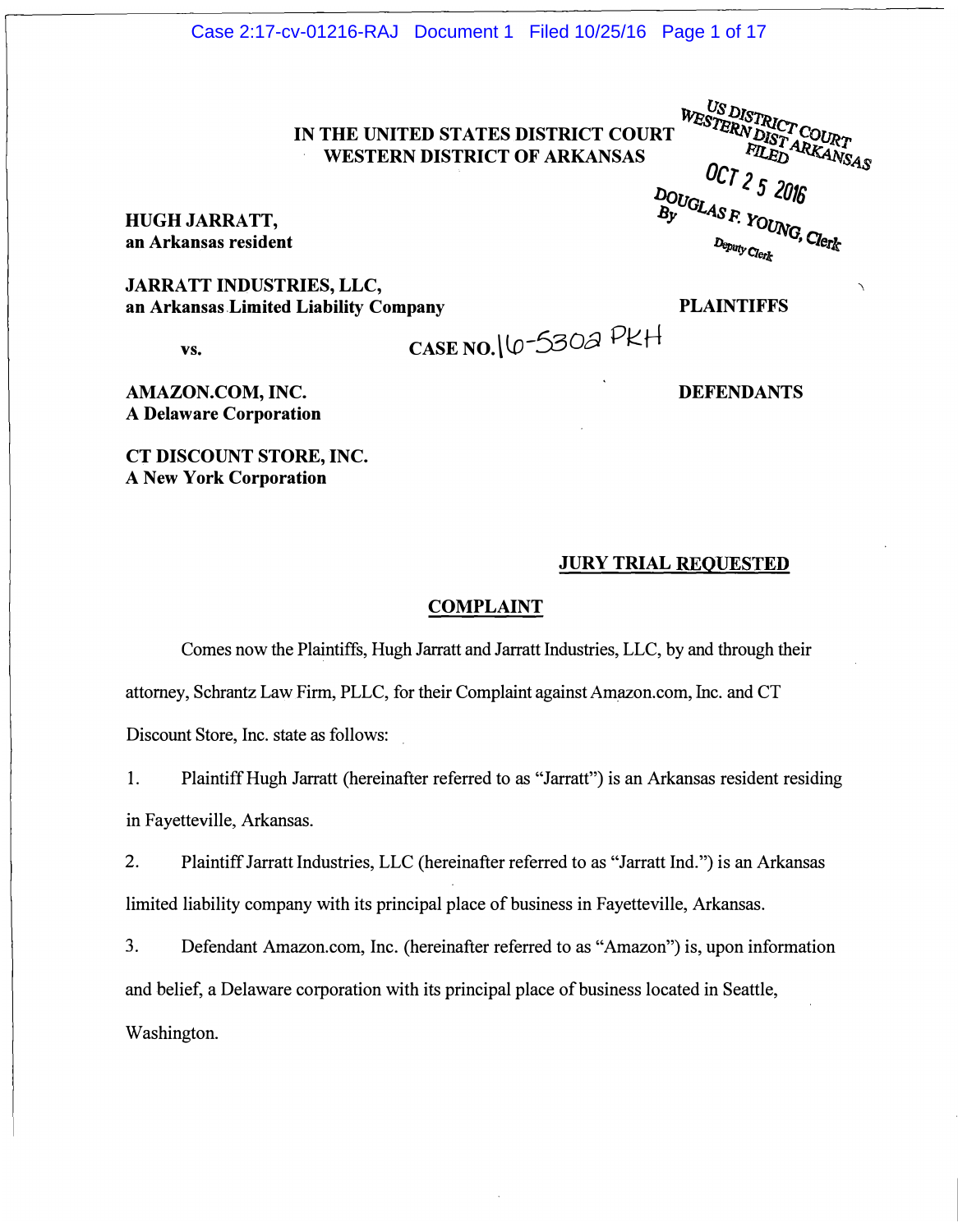4. Defendant CT Discount Store, Inc. (hereinafter referred to as "CT Discount") is, upon information and belief, a New York corporation with is principal place of business located in Floral Park, New York.

### Jurisdiction

5. This is a complaint for patent infringement arising under the patent laws of the United States,, Title 35 of the United States Code, 35 U.S.C. § 271, 282, 283, 284, 285.

6. This Court has jurisdiction under 28 U.S.C. § 1338 and 1400 and venue is proper under 28 U.S.C. § 139l(b).

7. Furthermore, Defendants intentionally and maliciously pirated and infringed upon a patent and trademark belonging to the Jarratts located in Fayetteville, Arkansas.

8. This Court has subject matter jurisdiction over the Jarratts' federal claims pursuant to 35 U.S.C. § 271, 35 U.S.C. § 289, 15 U.S.C. § 1121, and 28 U.S.C. §§ 1331 and 1338.

9. This Court has supplemental jurisdiction over the Jarratts' pendent state law claims pursuant to 28 U.S.C. § 1367 in that the state law claims are integrally interrelated with the Jarratts' federal claims and arise from a common nucleus of operative facts such that administration of the Jarratts' state law claims with their federal claims furthers the interest of judicial economy.

10. The Court has personal jurisdiction over Defendants because upon information and belief, Defendants have transacted business within the state of Arkansas; promoted themselves via the Internet, which is available to Internet users throughout the world, including those in Arkansas and in this district; committed acts, or caused consequences to occur that resulted in an action for the torts alleged in this complaint, including patent infringement and trademark infringement.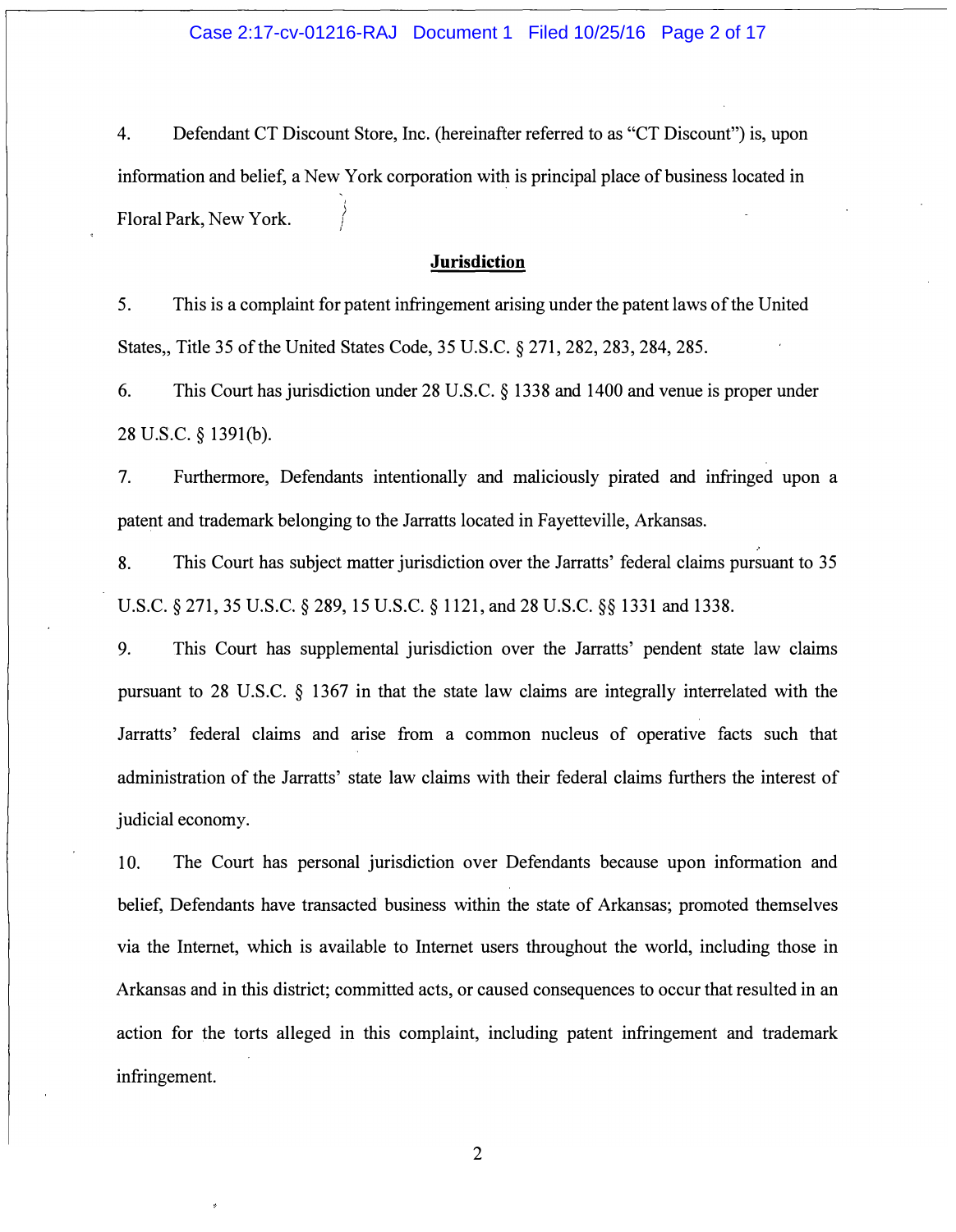### Case 2:17-cv-01216-RAJ Document 1 Filed 10/25/16 Page 3 of 17

11. Venue is proper in this district under 28 U.S.C. 1391(b) because a substantial part of the acts giving rise to the claim occurred in this district and because Defendants are subject to personal jurisdiction in this district.

### Factual Background

12. For many years, Jarratt has been engaged in the development, manufacture, and sell of taco plates and other kitchen utensils and cooking products.

13. Jarratt has taken steps to protect his innovative designs, including his taco plates. In particular, Jarratt owns U.S. Patent No. D574,187 entitled "Divided Plate for Separating Food" (hereinafter referred to as "the '187 patent") relating to Jarratt's taco plate. Relevant to this dispute, Jarratt is and has been the owner of all right, title, and interest to the' 187 patent. 14. On August 5, 2008, the' 187 patent was duly and lawfully issued to inventor Hugh

Jarratt. A true and correct copy of the '187 patent is attached as Exhibit 1.

15. Jarratt owns rights in the '187 patent sufficient to bring this action.

16. Jarratt has achieved success and nationwide notoriety with his patented Taco Plate. Jarratt's Taco Plate has been featured on the NBC's Today Show in the segment entitled "What's Hot in the Kitchen" which aired on or around July 5, 2012. Jarratt's patented taco plate has also been featured in the NBC Nightly News, ABC's Dateline, the Seattle Times, the Arkansas Business Journal, the Arkansas Democrat Gazette, and the Fayetteville Flyer. See Exhibits 2 and 3.

17. Jarratt's patented plates have been and are currently sold through Amazon through both Natural State Mercantile and Wire Whisk.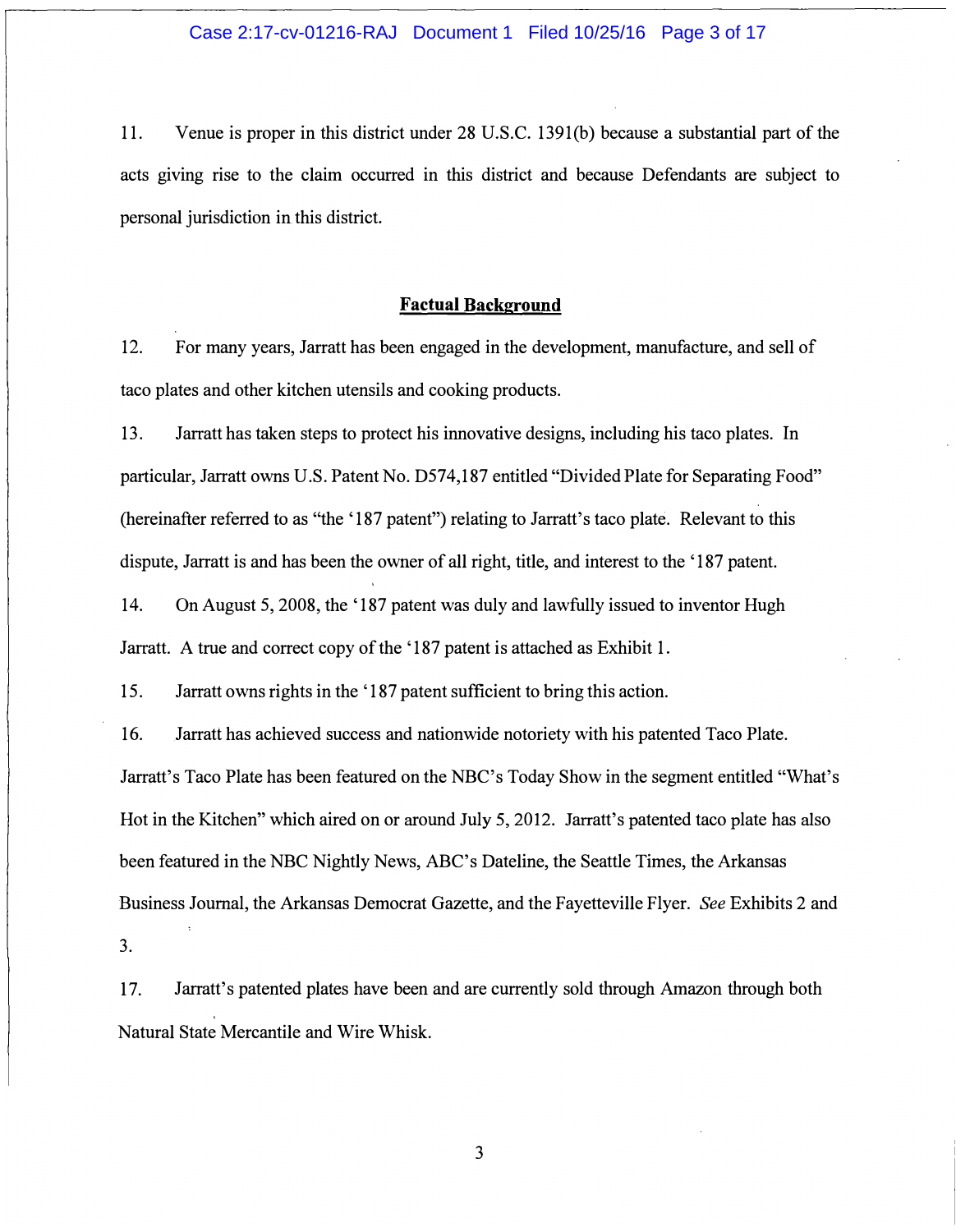### Case 2:17-cv-01216-RAJ Document 1 Filed 10/25/16 Page 4 of 17

18. Upon information and belief, Amazon sells, offers for sale, and exposes for sale Defendants' infringing plates by CT Discount Store, Inc.

19. Upon information and belief, CT Discount Store, Inc. sells and offers for sell infringing plates on Amazon's website located at Amazon.com.

20. Upon information and belief, Amazon profits from the sale of the infringing plates.

21. Defendants currently sell, offer for sell, and expose for sale infringing taco plates that were not acquired from Jarratt. Offers for sale and exposures for sale of Defendants' infringing taco plates are attached as Exhibits 4 and 5.

22. Upon information and belief, Defendants transact or have transacted business within this judicial district for Defendants' individual gain and benefit and are subject to the jurisdiction of this Court.

23. Upon information and belief, without Jarratt's authorization, Defendants have offered for sale, sold, and exposed for sale and continue to offer for sale, sell, and expose for sale in the United States and Arkansas imitation taco plates having designs that are covered by the '187 patent (hereinafter referred to as "Defendants' Infringing Plates").

24. Upon information and belief, Defendants knowingly and intentionally sold, offered for sale, and exposed for sale and continue to sell, offer for sale, and expose for sale Defendants' Infringing Plates as simulations of Jarratt's taco plates. See Exhibits 4 and 5.

25. Amazon directs potential customers to purchase from CT Discount Store, instead of Jarratts' licensed products. See Exhibits 4 and 5 (bottom portion of page 2).

26. Amazon provides links to infringing plates offered at lower prices than the prices at which Jarratt's licensed products are offered. *See* Exhibits 4 and 5 (bottom portion of page 2).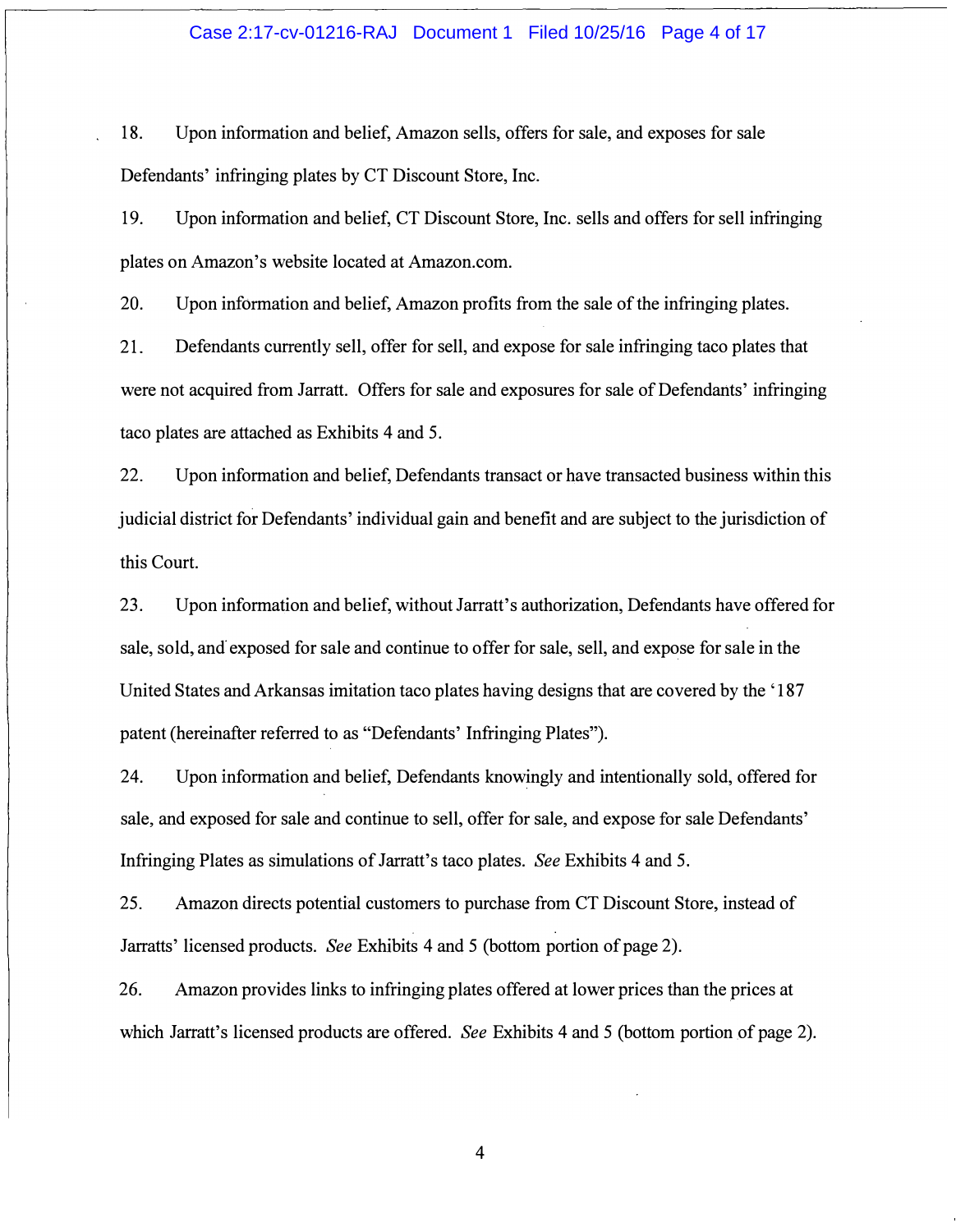### Case 2:17-cv-01216-RAJ Document 1 Filed 10/25/16 Page 5 of 17

27. Amazon encourages users to compare the prices of the infringing products to the licensed products in a table that compares similar items. See Exhibits 4 and 5 (bottom portion of page 2).

28. Amazon also provides an Amazon Selling Coach that provides pricing information concerning competing products.

29. The Amazon Selling Coach recommends matching the lowest price for the competing products.

30. Amazon, through its Amazon Selling Coach, recommends that Jarratt's licensees match the prices of the lower priced infringing products to compete with the infringing products. See Exhibit 6.

31. Chart 1 below demonstrates Defendants' infringement by comparing figures of the '187 patent with the Infringing plates sold by Defendants.



Chart 1: Comparison of the '187 patent to Defendants' Infringing Plate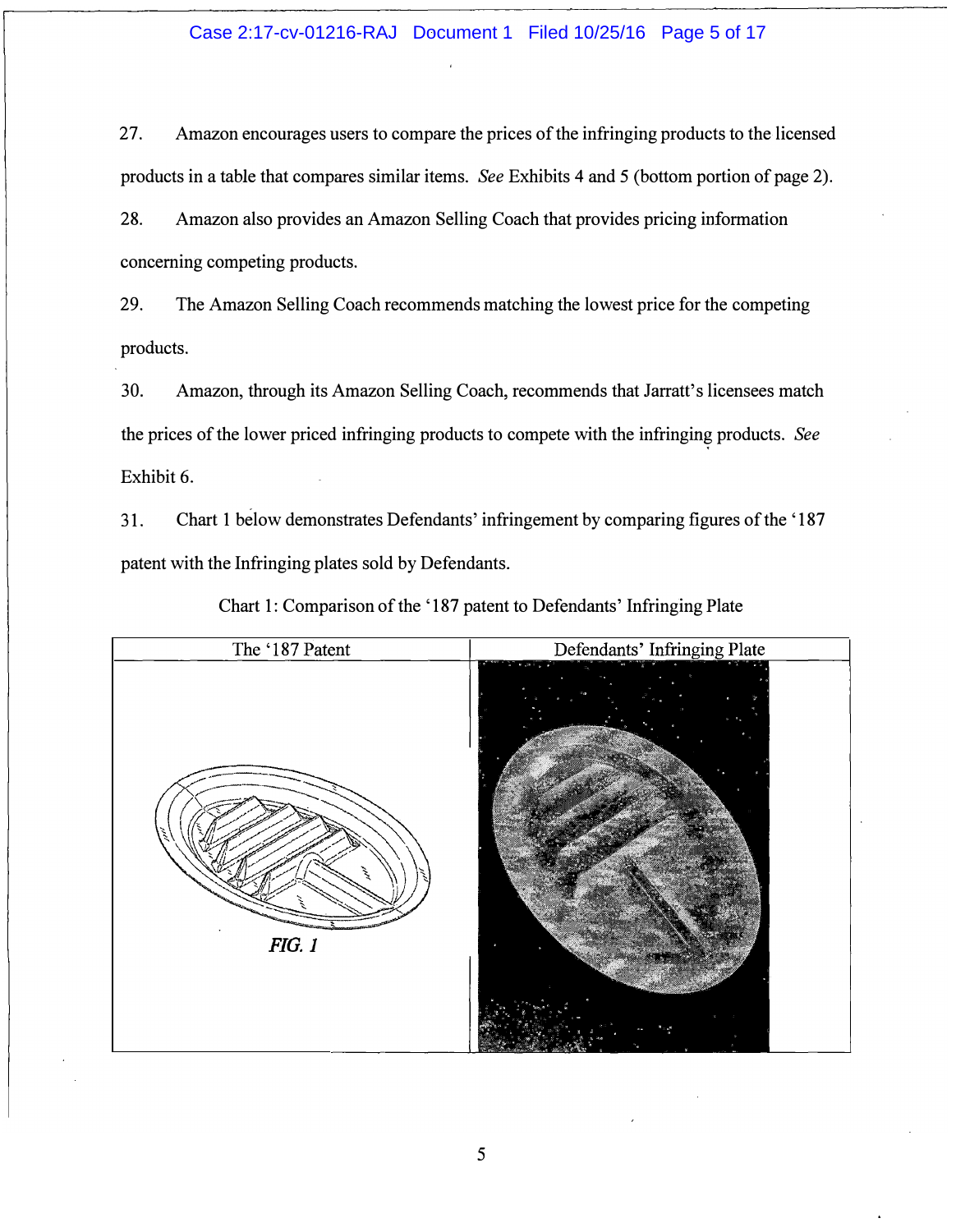Case 2:17-cv-01216-RAJ Document 1 Filed 10/25/16 Page 6 of 17

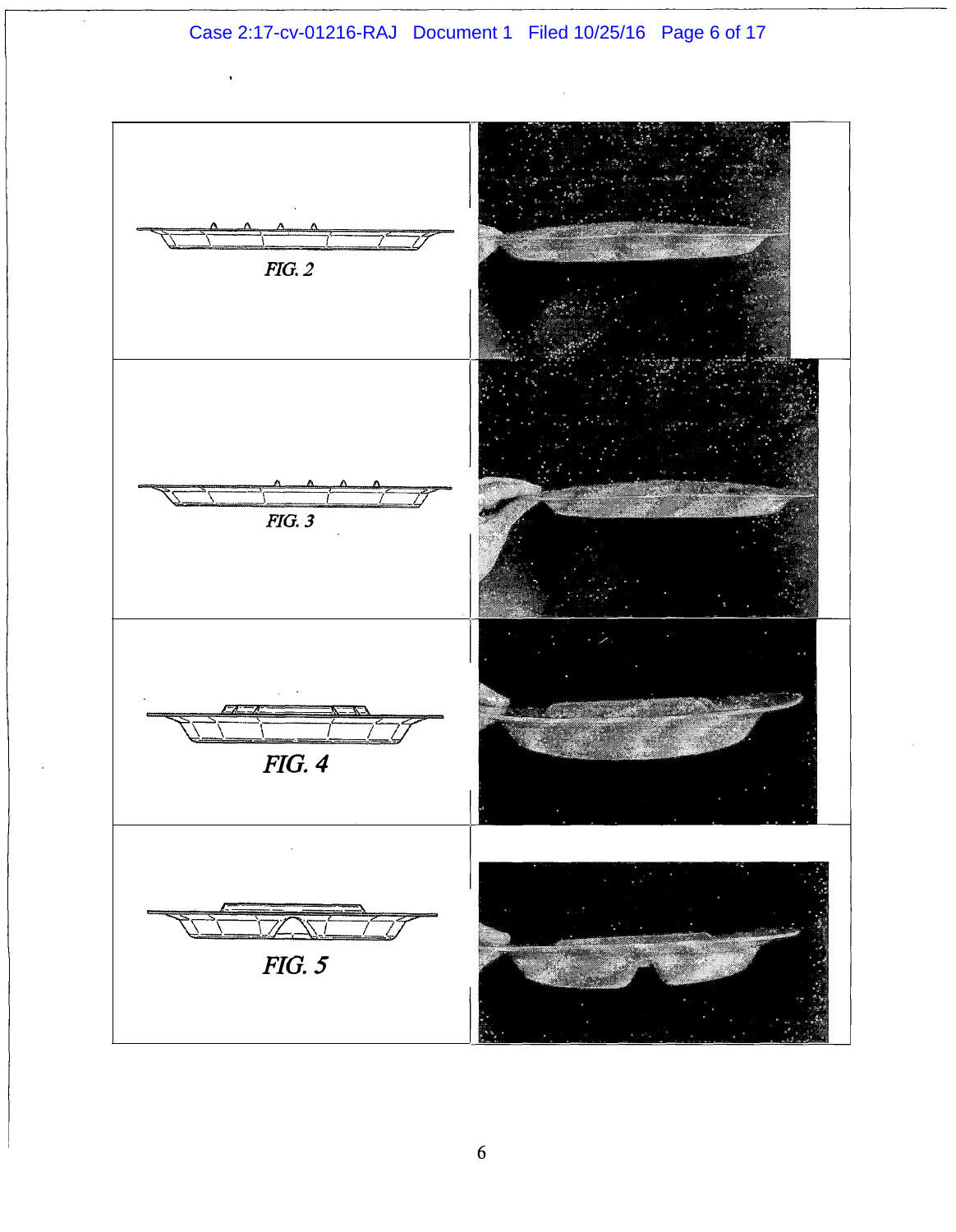### Case 2:17-cv-01216-RAJ Document 1 Filed 10/25/16 Page 7 of 17



32. Based on information and belief, Defendants have infringed and continue to infringe the '187 patent within the meaning of35 U.S.C. §§271(a), 289 at least by selling, offering to sell, and exposing for sale Defendants' Infringing Plates without Jarratt's authorization or license. 33. Jarratt has sold and is currently selling its Taco Plate bearing the design claimed in the '187 patent. As contemplated by the Patent Act, 35 U.S.C. § 287, Jarratt has provided notice of the '187 patent by marking the '187 patent number on Jarratt's Taco Plates models bearing those patented designs since approximately the time the United States Patent and Trademark Office I issued the '187 patent.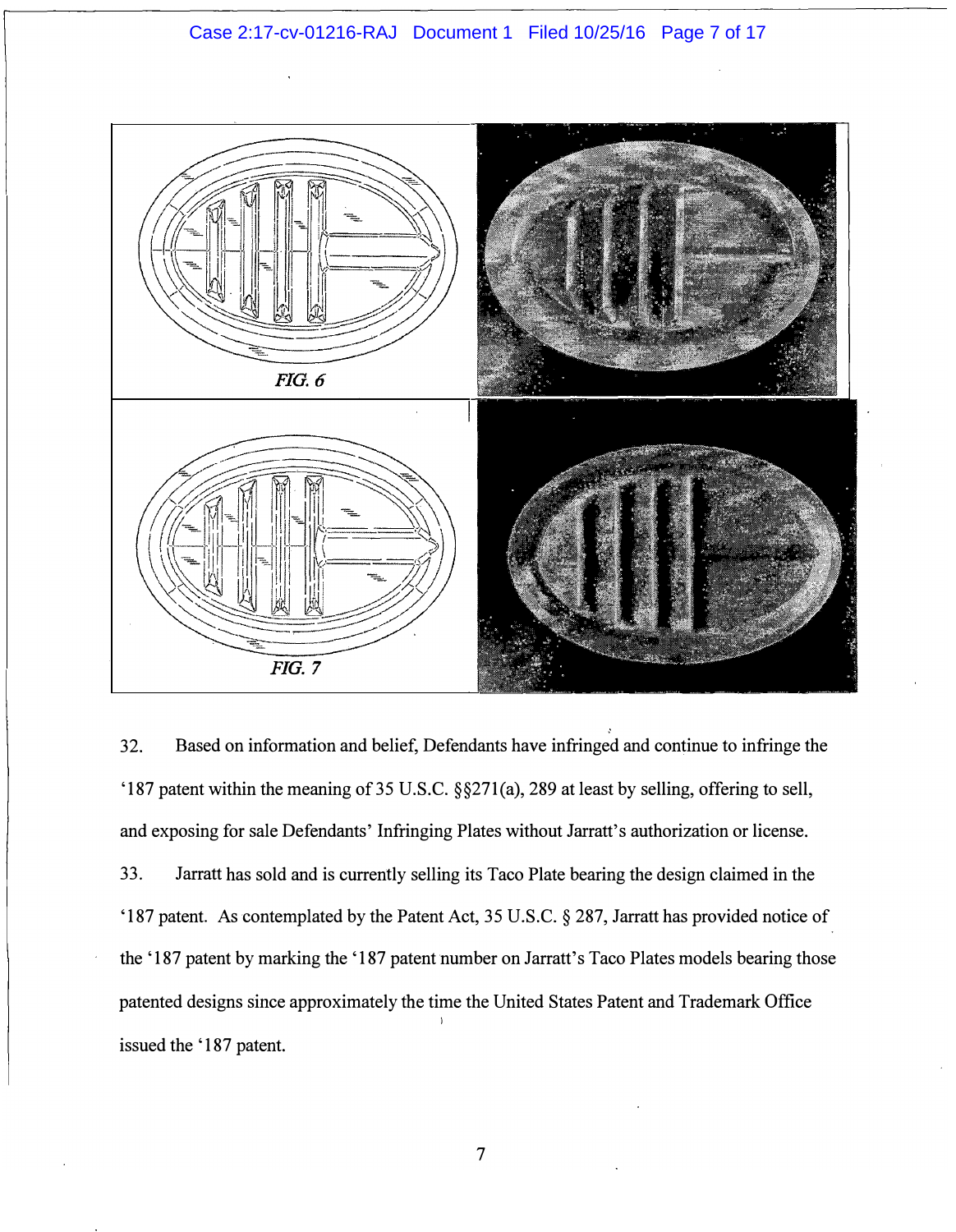### Case 2:17-cv-01216-RAJ Document 1 Filed 10/25/16 Page 8 of 17

34. On information and belief, Defendants' infringement of the '187 patent has been and continues to be intentional and willful.

35. Defendants offer two variations of infringing plates in a four (4) pack and six (6) pack variations. See Exhibits 4 and 5.

36. The Jarratts offer taco plates that were made in the USA that were manufactured in Arkansas. See Exhibits 2 and 3.

37. The Jarratts provide such taco plates to Wal-Mart through Wal-Mart's Made in America campaign. See Exhibits 2 and 3.

38. Defendants falsely advertise that the infringing plates were made in the USA. See Exhibits 4 and 5.

39. · The infringing plates sold by Defendants were actually made in China despite being advertised as Made in the USA. See Exhibits 7 and 8, showing pictures of the bottom of the infringing taco plate and packaging showing that the plates are made in China.

40. Consumers and the public purchase the infringing taco plates under the belief that the infringing taco plates are made in the USA due to the Defendants' false marketing. See Exhibits 2-3 (showing the Jarratts' American made products) and 4-5 (Defendants' false marketing).

41. Consumers and the public are not made aware that the infringing taco plates are made in China until after the consumers receive the infringing plates from the Defendants.

42. Defendants' bait and switch of offering American made products and then providing Chinese made products irreparably harms the Jarratts and the Jarratts' reputation.

43. Infringing on both the Jarratts' patent and trademarks, Defendants harm Jarratt Industries' reputation as a company that provides products Made in the USA.

### COUNT 1 - Patent Infringement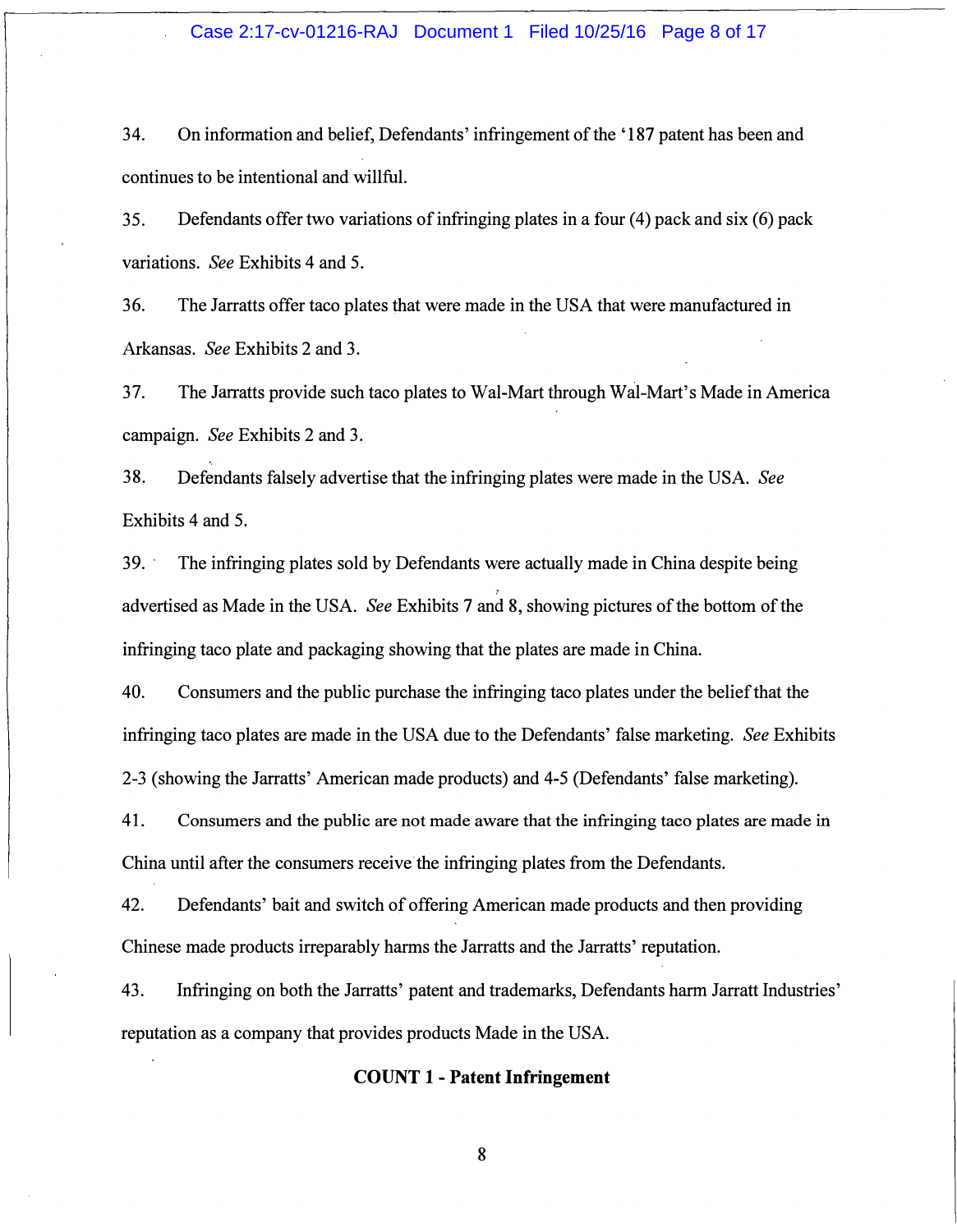### Case 2:17-cv-01216-RAJ Document 1 Filed 10/25/16 Page 9 of 17

44. The Jarratts incorporate the preceding Paragraphs of their Complaint as if fully rewritten here.

45. Defendants have made, used, offered to sell, sold, and/ot imported into the United States, and continues making, using, offering to sell, selling, and/or importing into the United States, taco plates having designs that infringe the '187 patent without Jarratt's authorization.

46. Defendants have also sold and exposed for sale and continue to sell and expose for sale Jarratt's patented design or colorable imitation thereof.

47. Defendants sell and expose for sell an infringing plate that is a sufficiently similar design to Jarratt's patented design.

48. The infringing plate and Jarratt's patented design share sufficient similarities such that the infringing plate and Jarratt's patented plate stack upon each other.

49. On information and belief, Defendants' infringement has been intentional and willful, making this an exceptional case.

50. Jarratt has been and will continue to be irreparably harmed by Defendants' infringement of the '187 patent.

### COUNT 2- Unfair Trade Practices (15 U.S.C.1125(a))

51. The Jarratts incorporate the preceding Paragraphs of their Complaint as if fully rewritten here.

52. Defendants' sell and offer of sale of the imitation plates creates unfair competition against Jarratts.

53. Defendants' use of Jarratt Indusries and Jarratt Industries (with Industries misspelled), for goods that are identical, related, and/or substantially similar to those produced by the Jarratts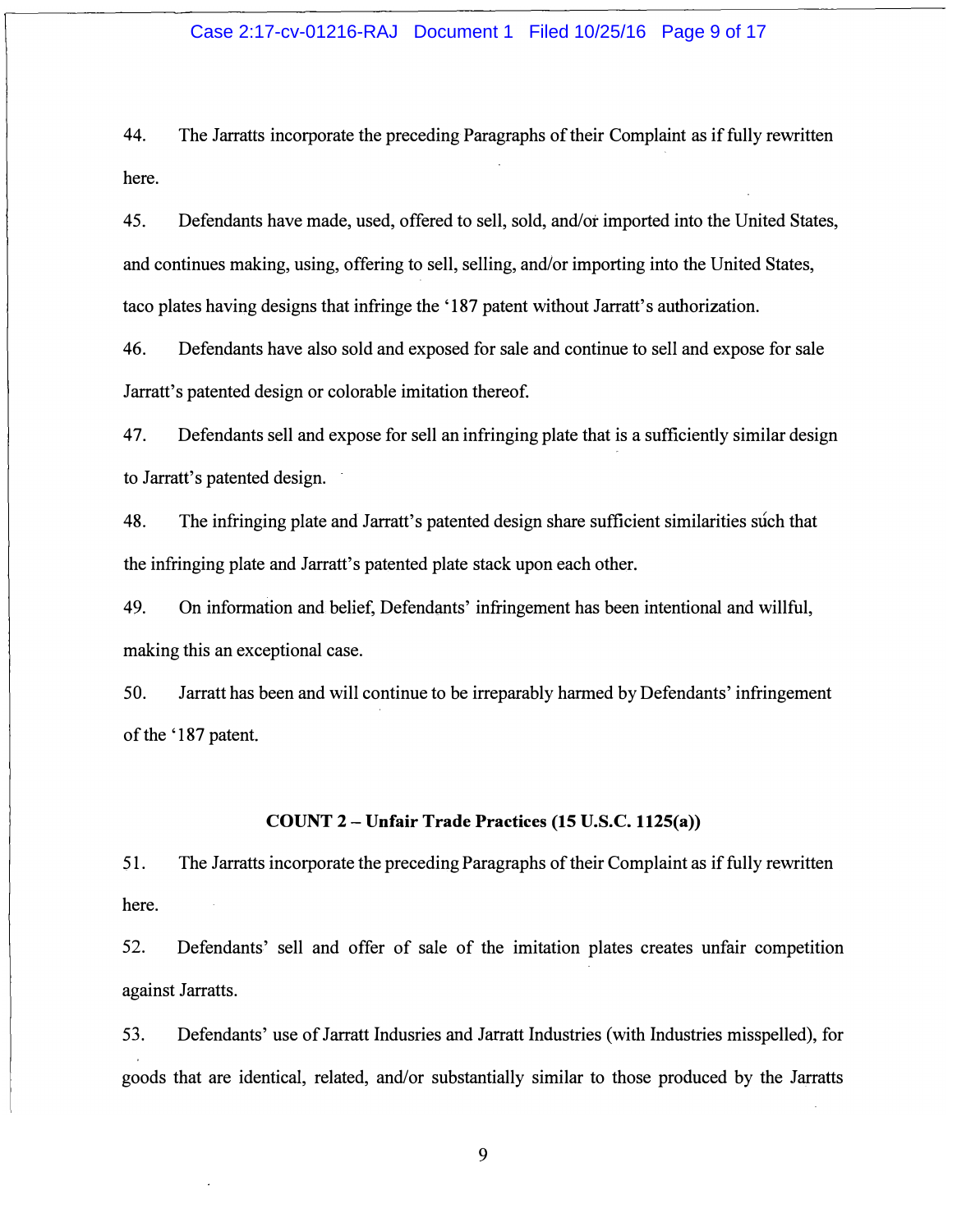## Case 2:17-cv-01216-RAJ Document 1 Filed 10/25/16 Page 10 of 17

constitute a false designation of origin and a false representation as to the origin of Defendants' infringing plates is likely to cause confusion, mistake, or deception as to the source of Defendants' goods and is likely to create the false impression that the goods are authorized, sponsored, endorsed, licensed by, or affiliated with the Jarratts. Defendants' actions constitute unfair competition in violation of Section  $43(a)(1)(A)$  of the Lanham Act, 15 U.S.C. §  $1125(a)(1)(A)$ .

54. Defendants deceived and continue to deceive potential customers by misrepresenting the Defendants' goods as the Jarratts' own goods.

55. Defendants' conduct is willful, intended to reap the benefit of the goodwill of the Jarratts and violates Section  $43(a)(1)(A)$  of the Lanham Act, 15 U.S.C. § 1125(a)(1)(A).

56. Defendants' conduct has caused and is causing immediate and irreparable injury to the Jarratts and will continue both to damage the Jarratts and deceive the public unless enjoined by this Court.

# COUNT 3 - Common Law Trademark Infringement, Unfair Competition, and False Designation of Origin or Description

57. The Jarratts incorporate the preceding Paragraphs of their Complaint as if fully rewritten here.

58. Defendants' use of Jarratt Indusries and Jarratt Industries is likely to cause confusion, mistake, or deception as to the source or sponsorship of the Jarratts.

59. Defendants' sale of infringing plates under the trademark Jarratt Indusries and Jarratt Industries, constitutes commercial use of a trademark, or a false designation of origin, or. a false or misleading description or representation of fact which is likely to cause confusion, mistake or deception as to the affiliation, connection or association of Defendants with the Jarratts, or as to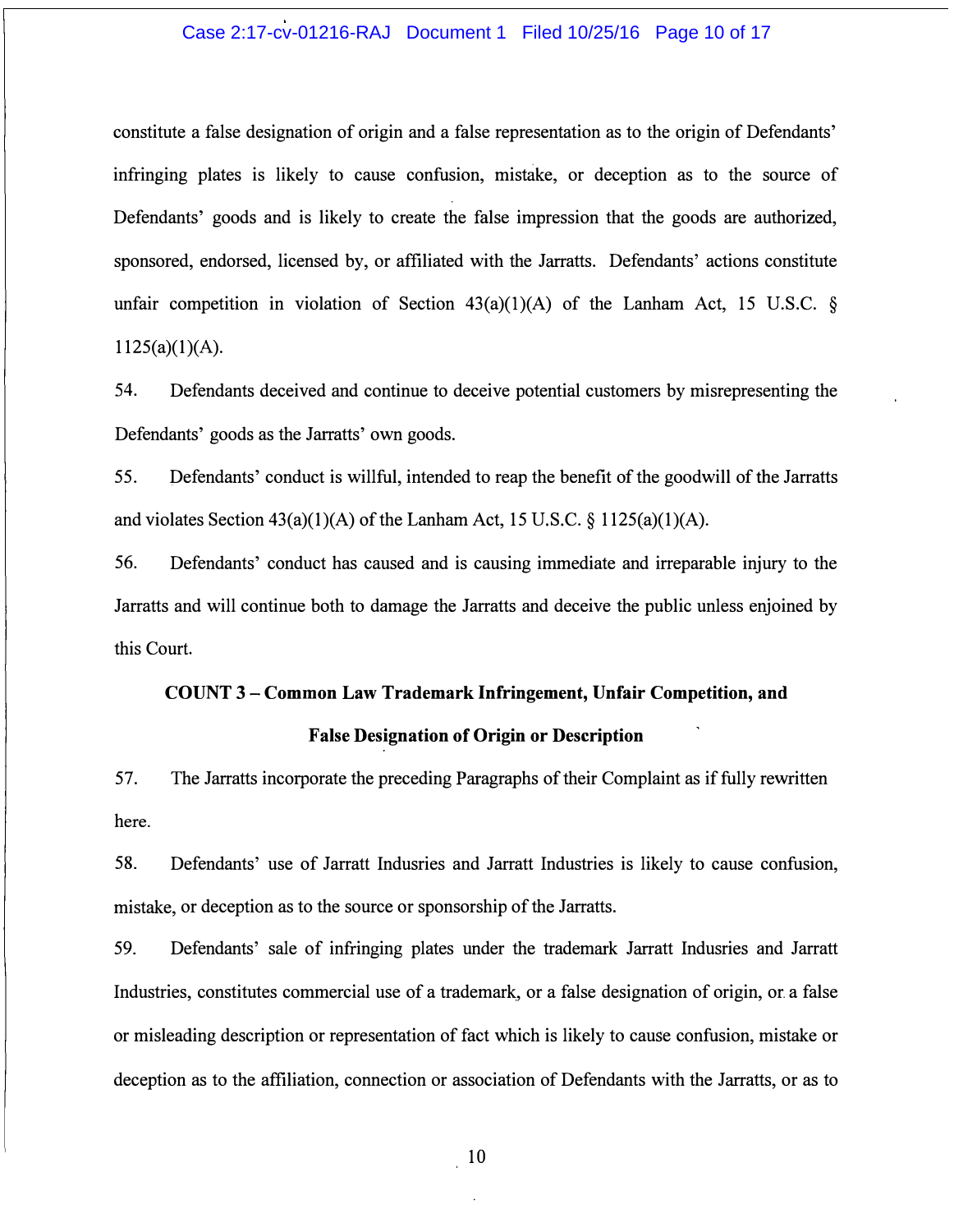### Case 2:17-cv-01216-RAJ Document 1 Filed 10/25/16 Page 11 of 17

the origin, quality, sponsorship or approval of Defendants' goods or associated activities thereby causing damage to the reputation of the Jarratts' products and trademarks.

60. Defendants deceived and continue to deceive potential customers by misrepresenting the Defendants' goods as the Jarratts' own goods.

61. Defendants deceived and continue to deceive potential customers by misrepresenting the Defendants' goods as Made in the USA.

62. Defendants' misconduct alleged herein constitutes commercial use of a trademark, or a false designation of origin, or a false or misleading description or representation of fact which in commercial advertising or promotion misrepresents the characteristics or qualities of Defendants' products or commercial activities.

63. By engaging in the misconduct alleged herein, Defendants have infringed the Jarratt Industries mark and the Jarratt Industries' rights in the Jarratt Industries mark.

64. Defendants' knowledge of the Jarratt Industries' prior use of the Jarratt Industries mark demonstrates such activities were, and remain, willful and intentional.

65. Defendants' willful and intentional acts of infringement have caused and are causing great injuries to the Jarratts' business, the value of the Jarratt Industries mark, and the Jarratts' goodwill and reputation, in an amount that cannot yet be ascertained. The Jarratts are entitled to an award of damages compensatory of these injuries caused by Defendants, the continuation of which unless restrained, will cause further irreparable injury and damage, leaving the Jarratts with no adequate remedy at law.

66. Defendants' continued unauthorized use of the Jarratt Industries mark constitutes common law trademark infringement and unfair competition.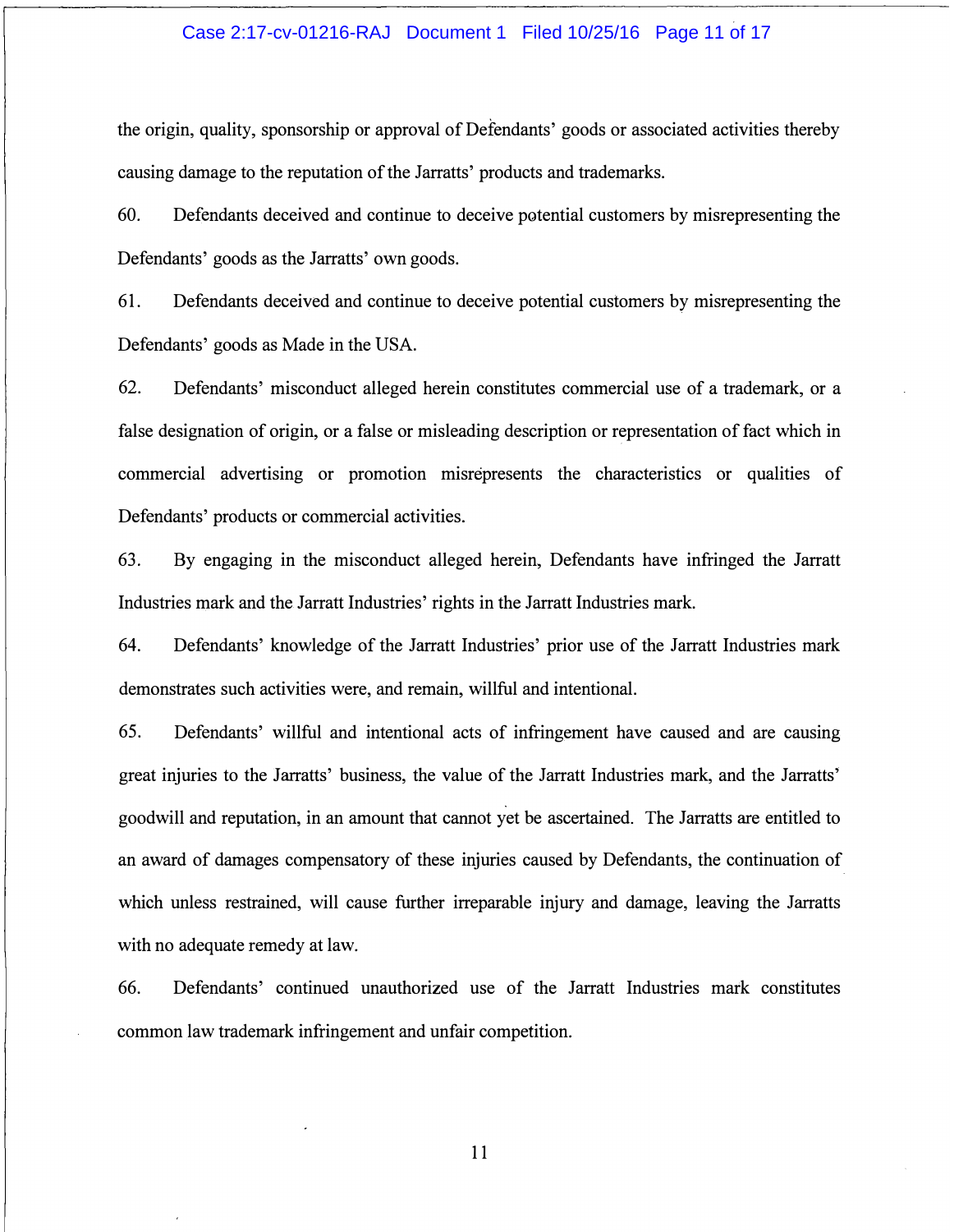### Case 2:17-cv-01216-RAJ Document 1 Filed 10/25/16 Page 12 of 17

67. By reason of Defendants' misconduct, the Jarratts are entitled to preliminary and permanent injunctive relief against Defendants,\_ and anyone acting in concert with Defendants, enjoining further acts of infringement, unfair competition, false advertising and false designation of origin.

68. As a direct and proximate result of the intentional misconduct of Defendants alleged herein, the Jarratts are entitled to recover Defendants' profits in an amount to be determined at trial, plus enhanced damages based on Defendants' willful, intentional, and/or grossly negligent acts, plus attorneys' fees.

# COUNT 4 - Violation of the Arkansas Law under Deceptive Trade Practices Act (Ark. Code Ann.§ 4-88-101, et seq.)

69. The Jarratts incorporate the preceding Paragraphs of their Complaint as if fully rewritten here.

70. Defendants' acts constitute unfair trade practices in violation of the Arkansas law and specifically the Arkansas Deceptive Trade Practices Act, Ark. Code Ann. § 4-88-101, et seq., for at least the following reason:

a. Defendants are using the Jarratt Industries mark knowingly to make false representations as to the characteristics, uses, benefits, source, quality sponsorship or approval of Defendants' infringing products; and

b. Defendants, by causing confusion as to origin of their services and products, are engaging in unconscionable, false or deceptive acts or practices in business, commerce or trade.

71. Defendants deceived and continue to deceive potential customers by misrepresenting the Defendants' goods as Jarratts' own goods.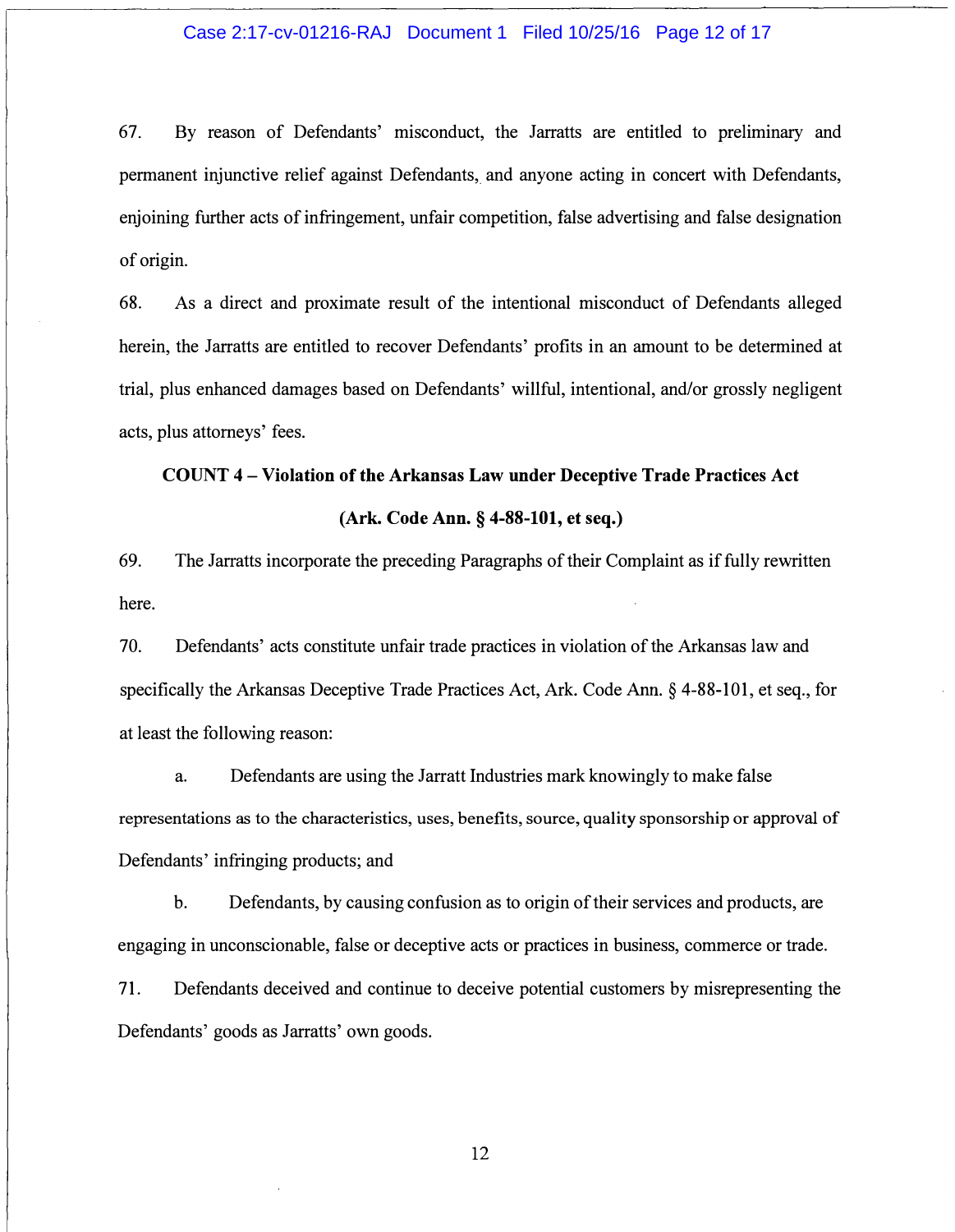### Case 2:17-cv-01216-RAJ Document 1 Filed 10/25/16 Page 13 of 17

72. Defendants deceived and continue to deceive potential customers by misrepresenting the Defendants' goods as Made in the USA.

73. Defendants' willful and intentional acts have caused and are causing great injuries to the Jarratts' business, the value of the Jarratt Industries mark, and the goodwill and reputation, in an amount that cannot yet be ascertained.

74. By reason of Defendants' misconduct, the continuation of which, the Jarratts are entitled to preliminary and permanent injunctive relief against Defendants, and anyone acting in concert with Defendants, enjoining further acts of infringement, unfair competition, false advertising and false designation of origin.

7 5. Furthermore, in view of Defendants' knowledge of the Jarratt Industries' prior use of the Jarratt Industries mark, such activities were, and remain, willful and intentional.

76. As a direct and proximate result of the intentional misconduct of Defendants alleged herein, the Jarratts are entitled to recover Defendants' profits in an amount to be determined at trial, plus enhanced damages based on Defendants' willful, intentional, and/or grossly negligent acts, plus attorneys' fees.

### COUNT 5-Tortious Interference with Prospective Business Relations

77. The Jarratts incorporate the preceding Paragraphs of their Complaint as if fully rewritten here.

78. At all times material hereto, the Jarratts' have had prospective business relations and expectancies with customers of the Jarratts' products sold under the Jarratt Industries mark and company name and the '187 patent.

79. Defendants were aware of, or should have been aware of, said prospective business relations.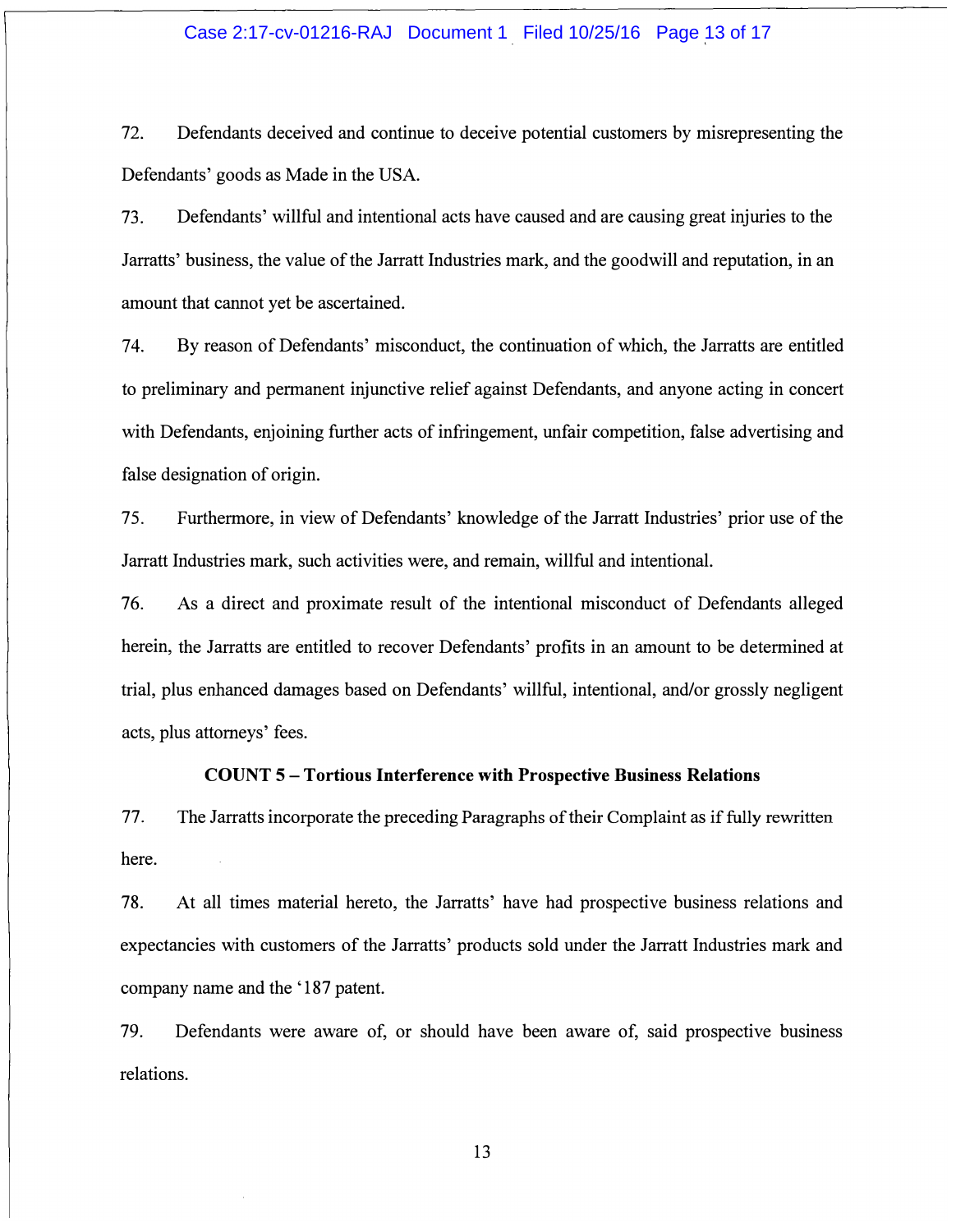### Case 2:17-cv-01216-RAJ Document 1 Filed 10/25/16 Page 14 of 17

80. The misconduct of Defendants alleged herein tortiously interfered with said business relations, and with said prospective customers and expectancies; such misconduct includes, among other things redirecting customers searching for the Jarratts' goods to Defendants' competing infringing goods that infringe the Jarratts' patent and trademark and goods that are deceptively marketed to the public as Made in the USA.

81. Defendants' continued unauthorized use of the Jarratt Industries mark has interfered with and impaired the Jarratts' ability to advertise and serve its customers.

82. Defendants have employed improper means by using the Jarratts' mark without the Jarratts' consent.

83. Defendants deceived and continue to deceive potential customers by misrepresenting the Defendants' goods as Jarratts' own goods.

84. Defendants have an improper motive to profit from and exploit the Jarratt Industries mark on confusingly similar goods without the Jarratts' permission and without compensation.

85. In view of Defendants' knowledge of the Jarratts' competing business and goods, such deceptive activities were, and remain, willful and intentional. The Jarratts and the public have been injured by such activities.

86. As a direct and proximate result of the misconduct of Defendants alleged herein, the Jarratts are entitled to recover Defendants' profits in an amount to be determined at trial, plus enhanced damages based on Defendants' willful, intentional, and/or grossly negligent acts, plus attorneys' fees.

87. Some of the misconduct of Defendants alleged herein has been committed with malice, or with reckless disregard for the injury that such misconduct would cause to the Jarratts, entitling the Jarratts to punitive or exemplary damages.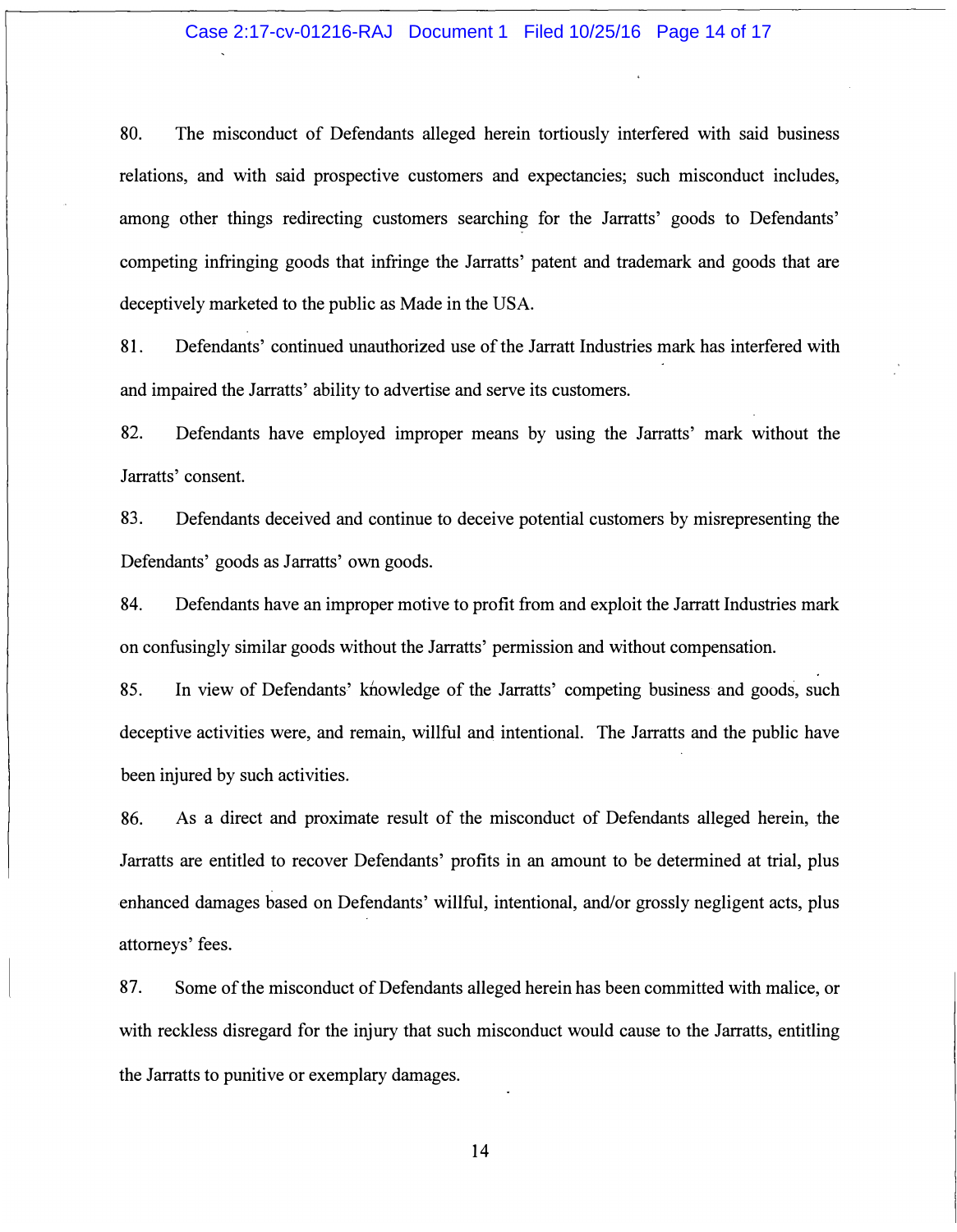### Case 2:17-cv-01216-RAJ Document 1 Filed 10/25/16 Page 15 of 17

WHEREFORE, the Jarratts request a jury trial on any issues so triable, and the Jarratts respectfully pray for the following relief:

A. Judgment that Defendants willfully infringed the '187 patent in violation of 35 U.S.C. § 271(a);

B. An award of damages adequate to compensate Jarratt for the patent infringement that has occurred pursuant to 35 U.S.C. § 284, which shall be trebled as a result of Defendant's willful patent infringement, or an award of Defendant's profits from its infringement pursuant to 35 U.S.C. § 289, whichever is greater, together with prejudgment interest and costs;

C. A preliminary and permanent injunction against further infringement of the '187 patent by Defendants, their agents, servants, employees, officers, and all others controlled by them;

D. An award to Jarratt of attorney's fees, costs, and expenses in this action pursuant to 35 U.S.C. § 285, with prejudgment interest; and

E. A preliminary and permanent injunction enjoining Defendants, their employees, agents, officers, directors, attorneys, representatives, successors, affiliates, subsidiaries and assigns, and all those in concert or participation with any of them from:

- (a) imitating, copying, using, reproducing, registering, attempting to register and/or displaying any mark so resembling any of the Jarratt Industries' marks as to be likely to cause confusion, mistake or deception therewith;
- (b) using any false description or representation or any other thing calculated or likely to cause consumer confusion, deception or mistake in the marketplace with regard to the Jarratt Industries' marks or products sold thereunder;
- ( c) An order for corrective advertising in a form, manner and frequency that is acceptable to the Jarratts and the Court;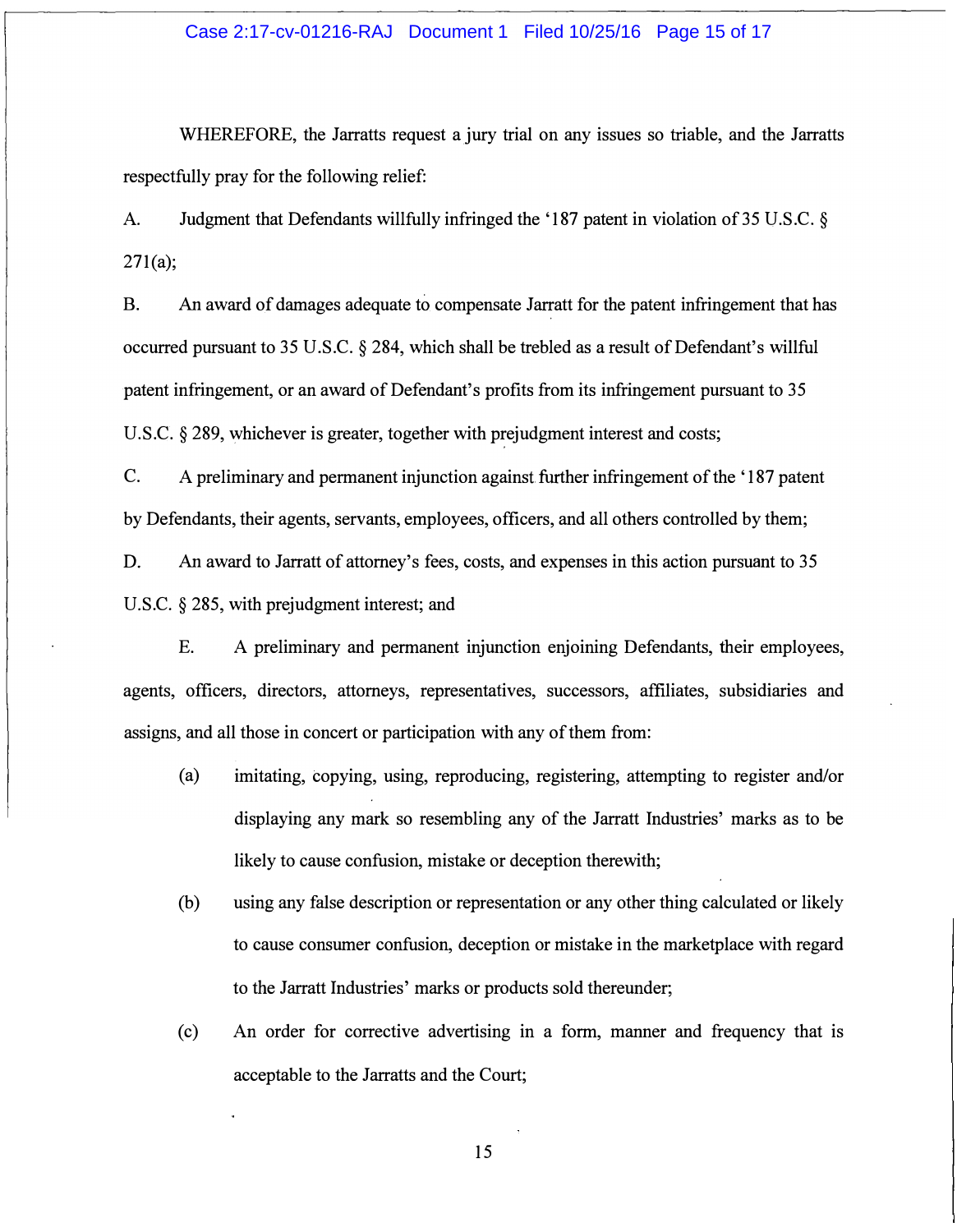## Case 2:17-cv-01216-RAJ Document 1 Filed 10/25/16 Page 16 of 17

F. An order directing that Defendants file with the Court and serve upon counsel for the Jarratts within thirty (30) days after the entry of such order or judgment, a report in writing and under oath setting forth in detail the manner and form in which it has complied with this Court's orders;

G. Judgment against Defendants, awarding the Jarratts such damages which have been sustained or will sustain by reason of Defendants' acts of patent infringement, trademark infringement, and unfair competition and that such sums be trebled pursuant to 15 U.S.C. § 1117;

H. Judgment against Defendants, awarding the Jarratts all profits of Defendants resulting from its misconduct alleged herein, in an amount to be proven at trial;

I. Judgment against Defendants, awarding the Jarratts enhanced damages based upon Defendants' profits after an accounting thereof, including all statutory enhancements and other enhancements on account of the willful nature of Defendants' misconduct;

J. An award of prejudgment and post judgment interest;

K. An award of the Jarratts' costs and expenses, including, without limitation, the Jarratts' attorney's fees incurred herein pursuant to 15 U.S.C. § 1117(a); and

L. All other relief, in law or in equity, to which the Jarratts may be entitled, or which the Court deems just and proper.

Respectfully submitted,

Hugh Jarratt, and Jarratt Industries, LLC, Plaintiffs  $\frac{1}{2}$ Bv:

Stephen D. Schrantz Arkansas Bar No. 2006215

 $0 - 2| - | \zeta$ 

Date